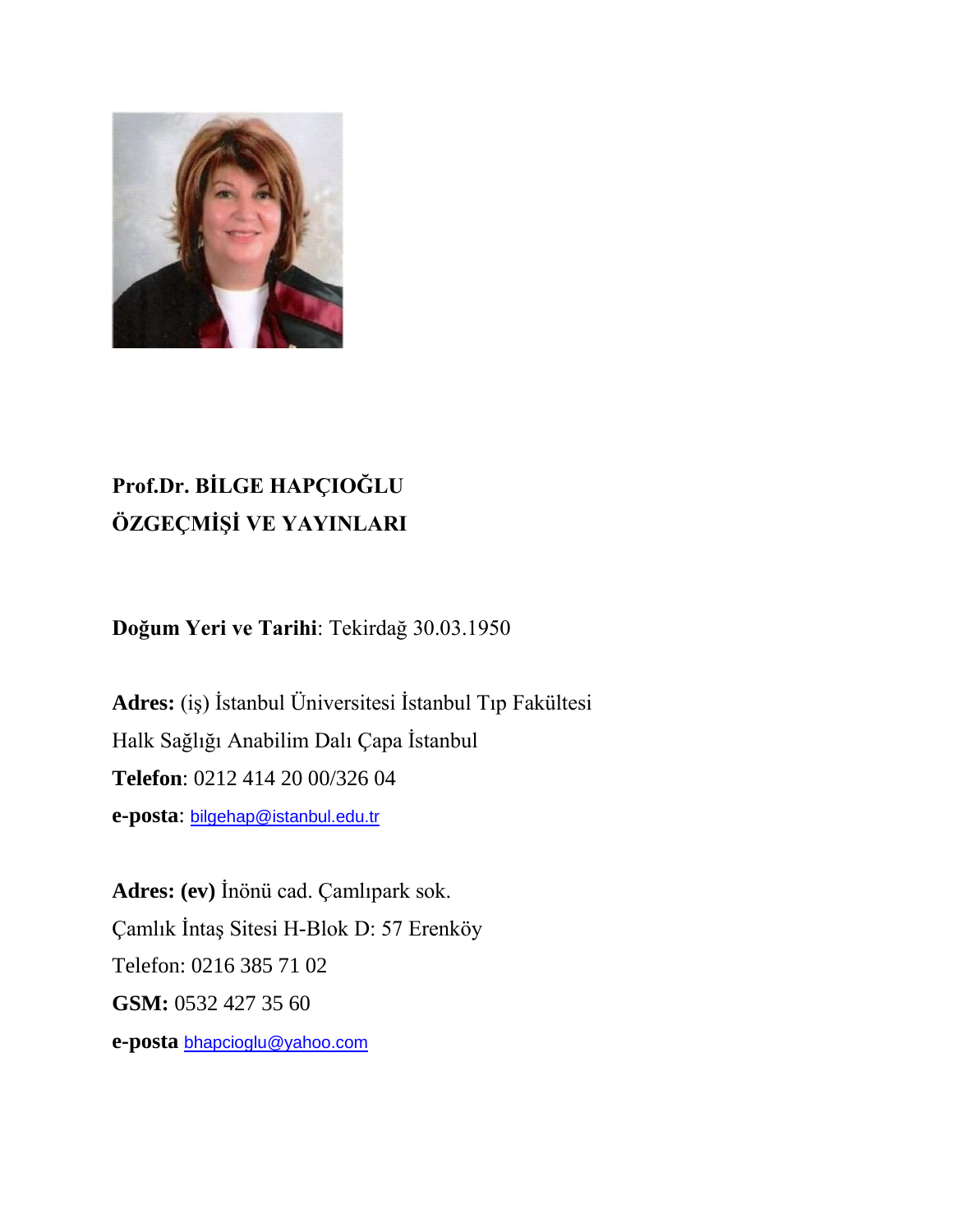### **EĞİTİM**

**Doktora:** İ.Ü. İstanbul Tıp Fak. Halk Sağlığı Anabilim Dalı (1982-1987) **Tez Başlığı**'Ülkelerin Sağlık Planlamasında Tıbbi Coğrafyanın Yeri' **Lisans:** İ.Ü. Mühendislik Fakültesi, Jeoloji Mühendisliği bölümü. İ.Ü. Edebiyat Fakültesi Fiziki Coğrafya bölümü, 1967-1971.. **Orta Öğretim**: Nişantaşı Kız Lisesi (1961-1966)

#### **YABANCI DİL:** İngilizce

**ALDIĞI AKADEMİK ÜNVANLAR Doktora:**1987-1995 (Jeomorfolog kadrosunda) **Doçent:** 1995-2006 **Profesör**: 2006-

#### **ÇALIŞMA ALANLARI:**

Halk Sağlığı, Çevre Sağlığı, Medikal Jeoloji, Medikal Coğrafya, Coğrafi Bilgi Sistemleri Çevresel , Mikrobiyoloji, Çevresel Mikoloji.

#### **KATILDIĞI ULUSLARARASI PROJELER**

-**Nato Science for Stability Programme Project of Goverment of Turkey**

**Moulds and Mycotoxins in Turkish Foodstuffs NATO-TU-MYCOTOXINS RESEARCH sponsored by NATO Science for Stability Programme (1980- 1985)**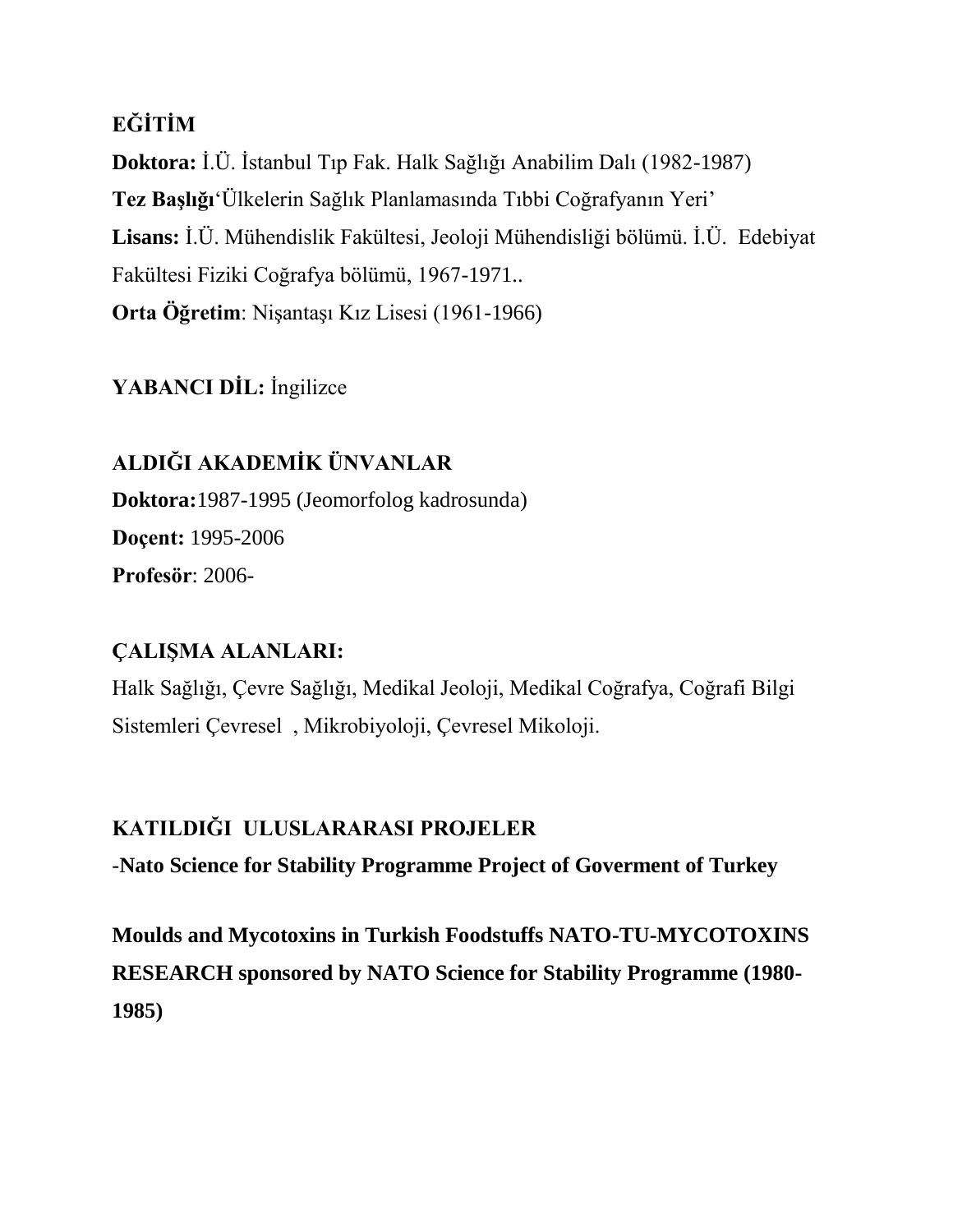-**The Impact of Climate Cahange on Health in Turkey. European** 

**Commission's Sixth Framework Programme** 2009- Devam ediyor.

#### **KATILDIĞI ULUSLARARASI TOPLANTILAR**

-Solid, Toxic and Hazardous Wastes Management in Mediteranien Countries (İsrail hükümetinin davetlisi olarak) 1-19 Mayıs 1999. Tel Aviv.

# **SSCI, SCI-Expanded Kapsamındaki Dergilerde Yayımlanmış Makaleler**

## **Son 12 Yılda SSCI, SCI-Expanded Kapsamındaki Dergilerde Yayımlanmış Makaleler**

|                         | <b>Hapcioglu B.</b> , Karabey S., Ince N., Ince H. A Model Environmental      |
|-------------------------|-------------------------------------------------------------------------------|
| $\mathbf{1}$            | Training-The University / Elemantary School / Municipality Cooperation.       |
|                         | Collegium Antropologicum 2004; 67:367 -76.                                    |
| $\overline{2}$          | Hapcioglu B., Yegenoglu Y., Erturan Z., Nakipoglu Y., Issever H.              |
|                         | Heterotrophic Bacteria And Filamentous Fungi Isolated From Hospital           |
|                         | Water Distribution System. Indoor and Built Environment. 2005; 14(6):         |
|                         | 487-493.                                                                      |
| $\mathbf{3}$            | Issever H., Disci R., <b>Hapcioglu B.,</b> Vatansever S, Karan MA, Akkaya V., |
|                         | Erk O. The Effect of air pollution and meterological parameters of            |
|                         | Istanbul on hospital admissions for acute coronary syndrome. Indoor and       |
|                         | Built Environment 2005; 14:157-164.                                           |
| $\overline{\mathbf{4}}$ | Hapcioglu B., Hissever H., Kocyigit E., Disci R., Vatansever S., Ozdilli      |
|                         | K. The Effect of Air Pollution and Meteorological Parameters for Chronic      |
|                         | Obstructive Pulmonary Disease at an Istanbul Hospital. Indoor and Built       |
|                         | Environment Apr, 2006; 15: 147-153.                                           |
| 5 <sup>5</sup>          | Hapcioglu B., Yegenoglu Y., Disci R., Erturan Z., Kaymakcalan H.              |
|                         | Epidemiology of Superficial Mycosis (T. Pedis, Onychomycosis) in              |
|                         | Elementary School Children in Istanbul. Collegium Antropologicum              |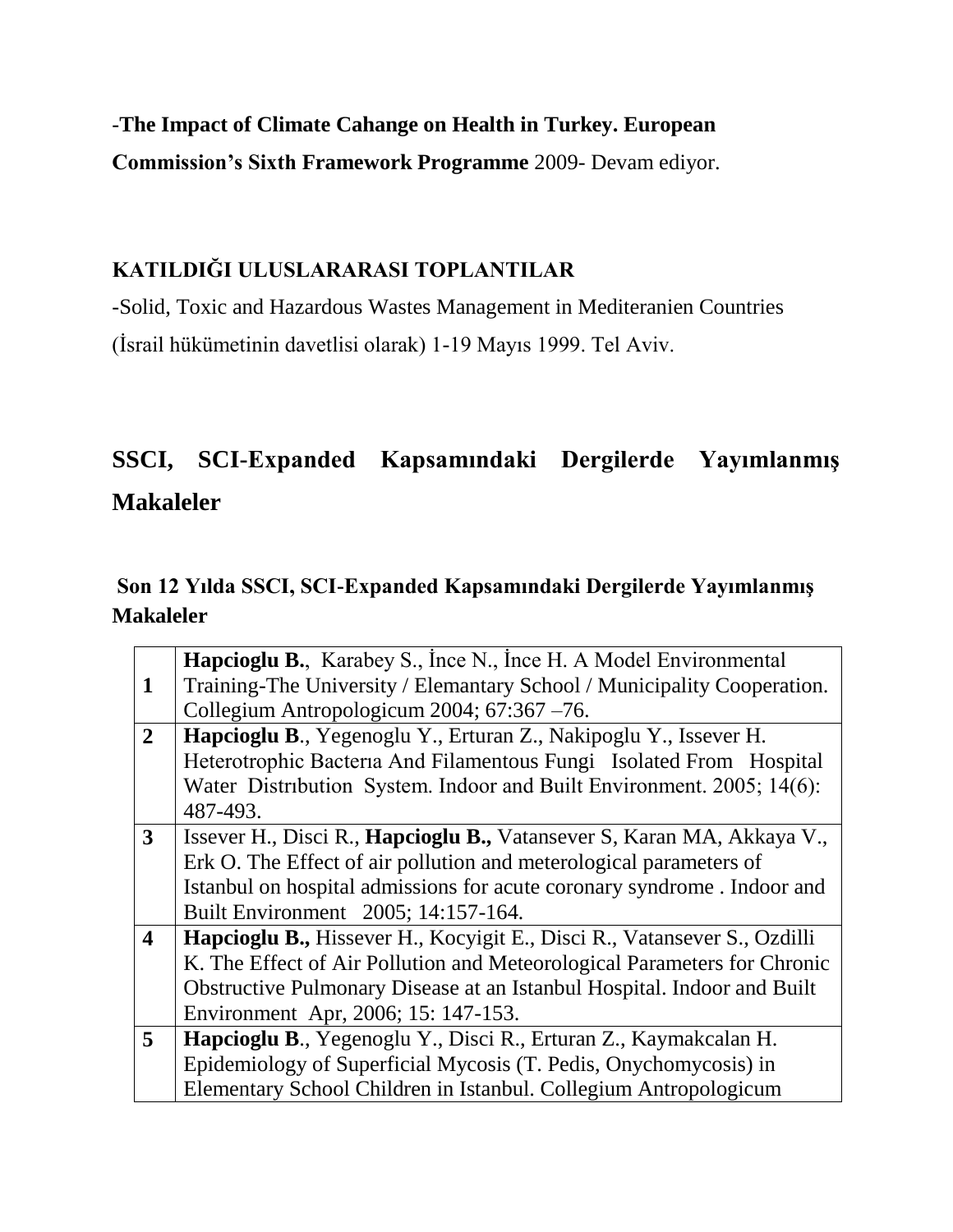|                | 2006 Mar; 30(1): 119-24.                                                         |
|----------------|----------------------------------------------------------------------------------|
| 6              | Issever H., Hapcioglu B., Ozdili K., Koçyiğit E., Kaymakçalan H.,                |
|                | Yegenoglu Y., Ozturk O., Agkoc S., Topuzoglu A., Onoglu N., Isik E.,             |
|                | Susever S., Calak B., Gurtekin B. Assesment Of Nasal Flora And                   |
|                | Respiratory Function Tests Of Bakery Workers Working Under Modern                |
|                | Conditions. Indoor and Built Environment. 2007;16;2:177-183                      |
| $\overline{7}$ | Issever H., Ozdilli K., Ozyildirim B., <b>Hapcioglu B.,</b> Ince N., Respiratory |
|                | Problems in Tanery Workers in Istanbul. Indoor Built Environ                     |
|                | 2007;16;2:177-183.                                                               |
| 8              | Özdilli K, İşsever H, Özyıldırım B, <b>Hapçıoğlu B</b> , İnce N, İnce H,         |
|                | Yeğenoğlu Y, Susever S, Erelel M, Işık E, Gedikoğlu G. Biological                |
|                | Hazards in Tannery Workers. Indoor Built Environ; 16; 4:349-357 2007             |
| 9              | Ince N, Issever H, Ince H, Ozyildirim B, Isik E, <b>Hapcioglu B,</b> Ozdilli K,  |
|                | Akcay ME, Calak B, Agkoc N. Hypertension in leather tanning workers              |
|                | working in Istanbul, Turkey. Singapore Medical Journal, Nov 2008;                |
|                | 49(11):874-878n                                                                  |
| <b>10</b>      | Ince N, Özyıldırım B, İnce H, İşsever H, Malkoç S, Karagöz Z, Çelik H,           |
|                | Işık E, Ayvaz Ö, Hapçıoğlu B, Erelel M, Özdilli K, Babaoğlu ÜT.                  |
|                | istanbul'daki (silivri) öğretmenlerde mesleksel maruziyete bağlı                 |
|                | hastalıkların araştırılması. Nobel Medicus 2012 . 8. Cilt Sayı:1                 |
|                | 11 Onal E., Kose M., Aslaner C., Hapcioglu B.; Investigation of                  |
|                | Relationship with Health Problems and Environmental Problems in the              |
|                | Silivri District of Istanbul Journal of Environmental Science and                |
|                | Engineering A 4 (2015) 641-646 doi:10.17265/2162-5298/2015.12.004                |
|                | Article · Dec 2015                                                               |
|                | 12 Babaoğlu Ü., İşsever H. Hapcıoğlu B., Assessment of Under-5 Mortality         |
|                | Rates in Istanbul Using the Geographic Information System Erciyes Med            |
|                | J 2016; 38(1): 6-11 · DOI: 10.5152/etd.2016.0044.                                |
|                |                                                                                  |
|                |                                                                                  |

## **Uluslararası Kongrelerde Tebliğ Edilmiş Bildiriler**

| <b>Hapcioglu B., Wastes Which are Produced by Dental Works Cause</b>      |
|---------------------------------------------------------------------------|
| Environmental Pollution ITDA 6th International Dental Congress 21-26 June |
| <b>Expodental 99</b>                                                      |
|                                                                           |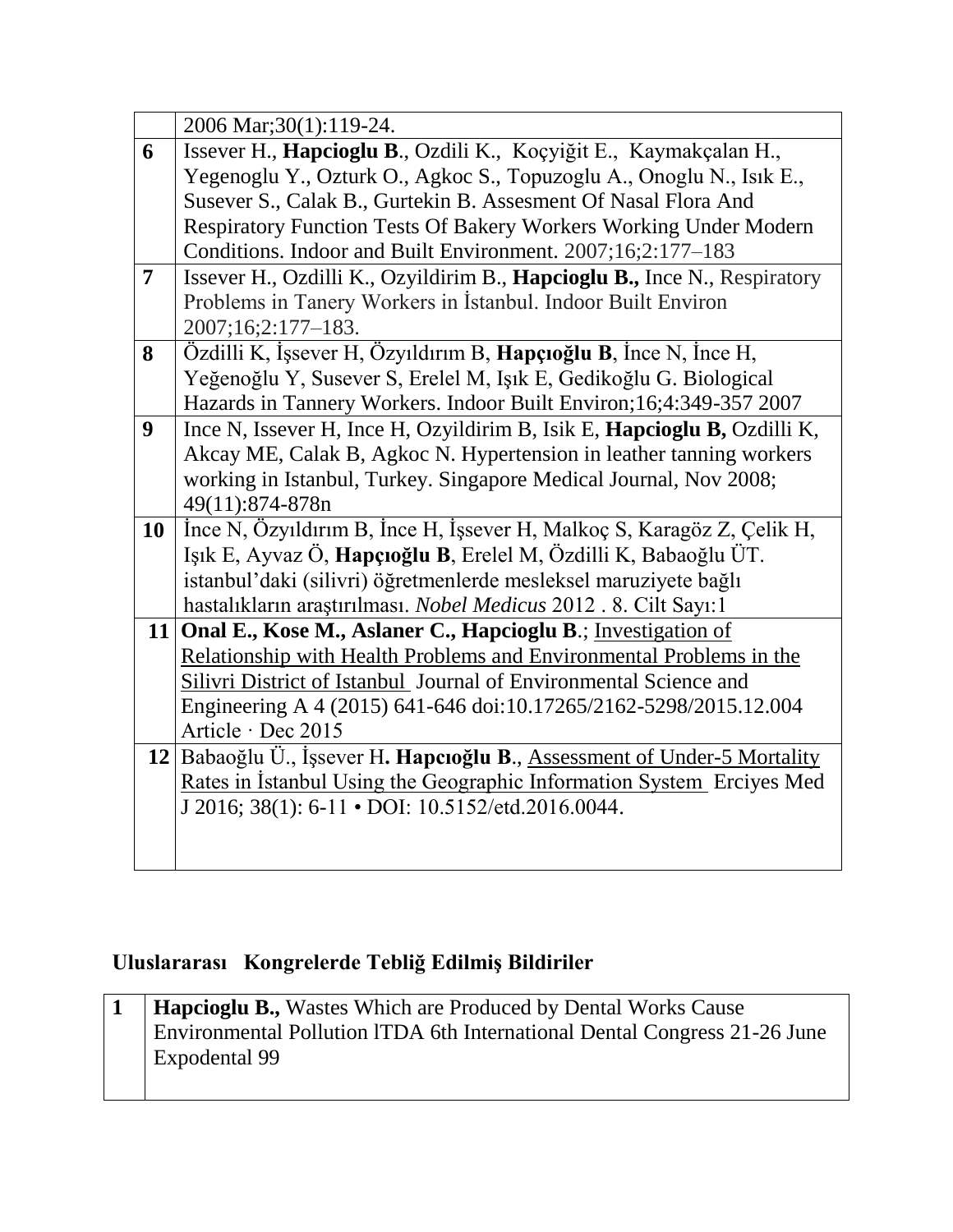| $\overline{2}$          | Hapçıoğlu B., Yeğenoğlu Y., Dişçi R., Örkün M., Erturan Z., Karayev Z.The<br>Research on Prevalence of Pediculosis Among Elementary School Students In<br>Istanbul. International Public Health Congress 'Health 21" in Action' October                                                                                                     |
|-------------------------|---------------------------------------------------------------------------------------------------------------------------------------------------------------------------------------------------------------------------------------------------------------------------------------------------------------------------------------------|
|                         | 8-12, 2000 Istanbul Turkey.                                                                                                                                                                                                                                                                                                                 |
| $\mathbf{3}$            | Özyıldırım, B., İşsever, H., İnce, N., Ayvaz, Ö., İnce, H., <b>Hapçıoğlu, B.</b> ve<br>Işık, E, "Frequently seen health problems in agricultural laborers", $4th Asia$<br>PasificOccupational Theraphy Congress, Hong Kong, 2007.                                                                                                           |
| $\overline{\mathbf{4}}$ | Ince, N., Ince, H., Ozyıldırım, B., Malkoc, S., Ayvaz, O., <b>Hapcıoglu, B.,</b><br>Issever, H., Celik, H., Karagoz, Z., Babaoglu, U. ve Erelel, M. "Prevalence<br>of Common Complaints Among School Teachers In Silivri, Istanbul, Turkey"<br>XVIII World Congress on Safety and Health at Work, Seoul, Korea, 2008                        |
| 5 <sup>5</sup>          | Ince, H., Ince, N., Ozyıldırım, B., Issever, H., <b>Hapcioglu, B.,</b> Malkoc, S.,<br>Ayvaz, O., Karagoz Z, Celik H, Işık E. ve Özdilli K, "Prevalence Of Mental<br>Stress And Working Day Lost Among School Teachers In Silivri, Istanbul,<br>Turkey" XVIII World Congress on Safety and Health at Work, Korea, 2008                       |
| 6                       | İşsever H, Ayhan Özyıldırım B, İnce N, İnce H, Hapçıoğlu B., Ayvaz Ö,<br>Özdilli K, Babaoğlu UT., Erelel M. Respiratory problems of workers in factory<br>producing concrete blocks, Istanbul. 8 th International Scientific Conference,"<br>health, work and social responsibility.28 Eylül-2 Ekim 2010, Roma, İtalya<br>abstract book:216 |
| $\overline{7}$          | Hapçıoğlu B., İşsever H, Ayhan Özyıldırım B, İnce N, İnce H, Öztürk Ö,<br>Özdilli K, Işık E, Ayvaz Ö, Babaoğlu UT. Hearing loss in workers of concrete<br>production . 8 th International Scientific Conference," health, work and social<br>responsibility. 28 Eylül-2 Ekim 2010, Roma, İtalya abstract book:216                           |
| 8                       | Gül, H., Hapçıoğlu B., Atlı, ZC. "Identification of environmental risk<br>factors which women with breast cancer have been exposed to in<br><b>Istanbul", P3</b> -27-16, 2013 Conference Environment and Health – Bridging<br>South, North, East and West., Basel, Switzerland 19 - 23 August 2013.                                         |
|                         | ISIAQ. ISES. ISEE.                                                                                                                                                                                                                                                                                                                          |
| 9                       | Gül, H., İşsever, H., Babaoğlu, Ü.T., Hapçıoğlu, B. Work-related<br>musculoskeletal disorders among white-collar women employees" 18 - 21<br>Haziran 2013, Utrecht, The Netherlands.                                                                                                                                                        |
| <b>10</b>               | Palteki AS, Ince N, Hapçioğlu B. The assessment of the government<br>hospitals in Istanbul according to green hospital standarts. . 3. International<br>Balkan Annual Conference, Saraybosna/ Bosna-Hersek, 10-13 Ekim 2013                                                                                                                 |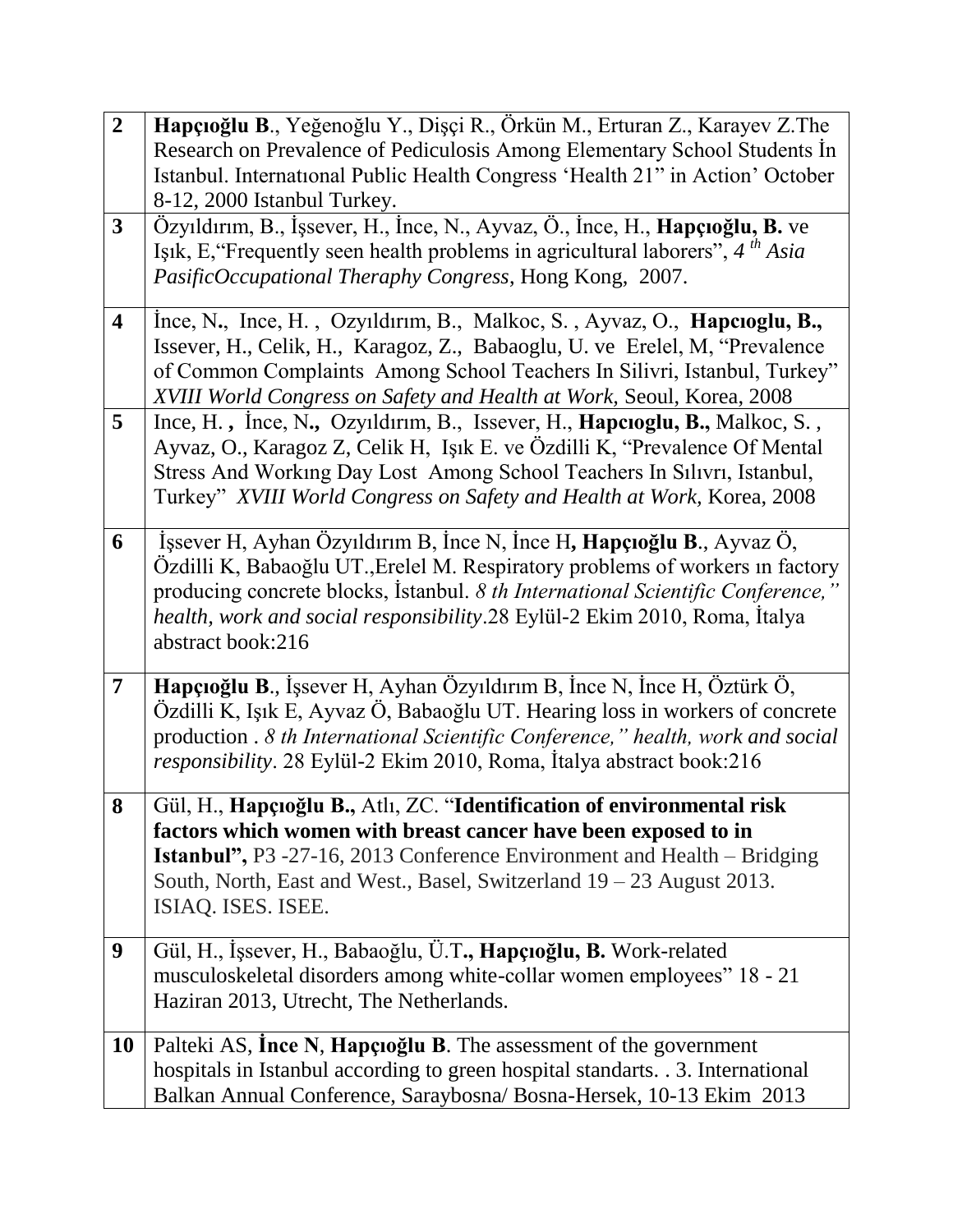| 11        | Gül, H., Demirel A., Onal AE., Hapçıoğlu B." Education and knowledge of             |
|-----------|-------------------------------------------------------------------------------------|
|           | medical students about environment" International Conference on New                 |
|           | <i>Horizons in Education", 25-27 June 2014, Paris, France.</i>                      |
| <b>12</b> | Gül, H., Azizoğlu, F., Terzi B., Polat, Ş., Hapcioğlu, B."Assessment of             |
|           | education of waste laborers working in a medical faculty hospital"                  |
|           | ISWA2014 Solid Waste World Congress. 8-11. September 2014 Sao Paulo                 |
|           | <b>Brasil</b>                                                                       |
| 13        | Gül, H., Azizoğlu, F., Onat B., Şahin UA., <b>Hapcioğlu, B.</b> " A study about the |
|           | indoor air quality in various units of a healthcare institution"ISWA2014 Solid      |
|           | Waste World Congress. 8-11.September2014 Sao Paulo<br><b>Brasil</b>                 |
| 14        | Azizoğlu, F., Gül, H. Terzi B., Hapcıoğlu B, et al., "Social responsibility         |
|           | projects related to environmental waste at a university hospital in Istanbul.       |
|           | ISWA2014 Solid Waste World Congress. 8-11.September2014 Sao Paulo                   |
|           | Brasil.                                                                             |
| 15        | Hapcioğlu, B., Azizoğlu, F., Gül, H. "The amount of solid waste collected in        |
|           | Istanbul in 2013 and the situation in Turkey", ISWA2014 Solid Waste World           |
|           | Congress. 8-11.September2014 Sao Paulo<br>Brasil.                                   |
| <b>16</b> | Onal A.E., Kose M., Aslaner C., Gul H., Gungor G., Hapcioglu B., Investigation      |
|           | of relationship With health problems and environmental problems in the              |
|           | Silivri District of Istanbul. 1st International Conference on Environmenal          |
|           | Science and Technology (ICOEST) Sarajevo, Bosnia Herzegovina on                     |
|           | September 9-13 2015                                                                 |
| 17        | Gul H., Demirel A., Onal A.E., Hapcioglu B., Education and Knowledge of             |
|           | Medical Students About Environment. 1st International Conference on                 |
|           | Environmenal Science and Technology (ICOEST) Sarajevo, Bosnia Herzegovina           |
|           | on September 9-13 2015                                                              |
| 18        | Mangır M., Hapcıoğlu B.: 1. Uluslararası Şehir, Çevre, Sağlık Kongresi 11-15        |
|           | Mayıs 2016 Kuzey Kıbrıs                                                             |
| 19        | <b>Hapcioglu B., The Evaluation of Noislevels in Intensive Care Units of</b>        |
|           | Hospital Uluslararası Çevre ve Sağlık Kongresi 23-25 Ekim Balcalı ADANA             |
|           |                                                                                     |
| 20        | Betül Sönmez3, Fatma Azizoğlu1, Bilge Hapçıoğlu2 Identification of                  |
|           | Carbon Footprints of Students in a Faculty of Medicine                              |
|           |                                                                                     |
|           | Uluslararası Çevre ve Sağlık Kongresi 23-25 Ekim Balcalı ADANA                      |
|           | Betül Sönmez3, Fatma Azizoğlu1, Bilge Hapçıoğlu2Waste Management in                 |
|           | Health Instutions With in the Scope of Environmental Law and                        |
| 21        | Legislation Uluslararası Çevre ve Sağlık Kongresi 23-25 Ekim Balcalı                |